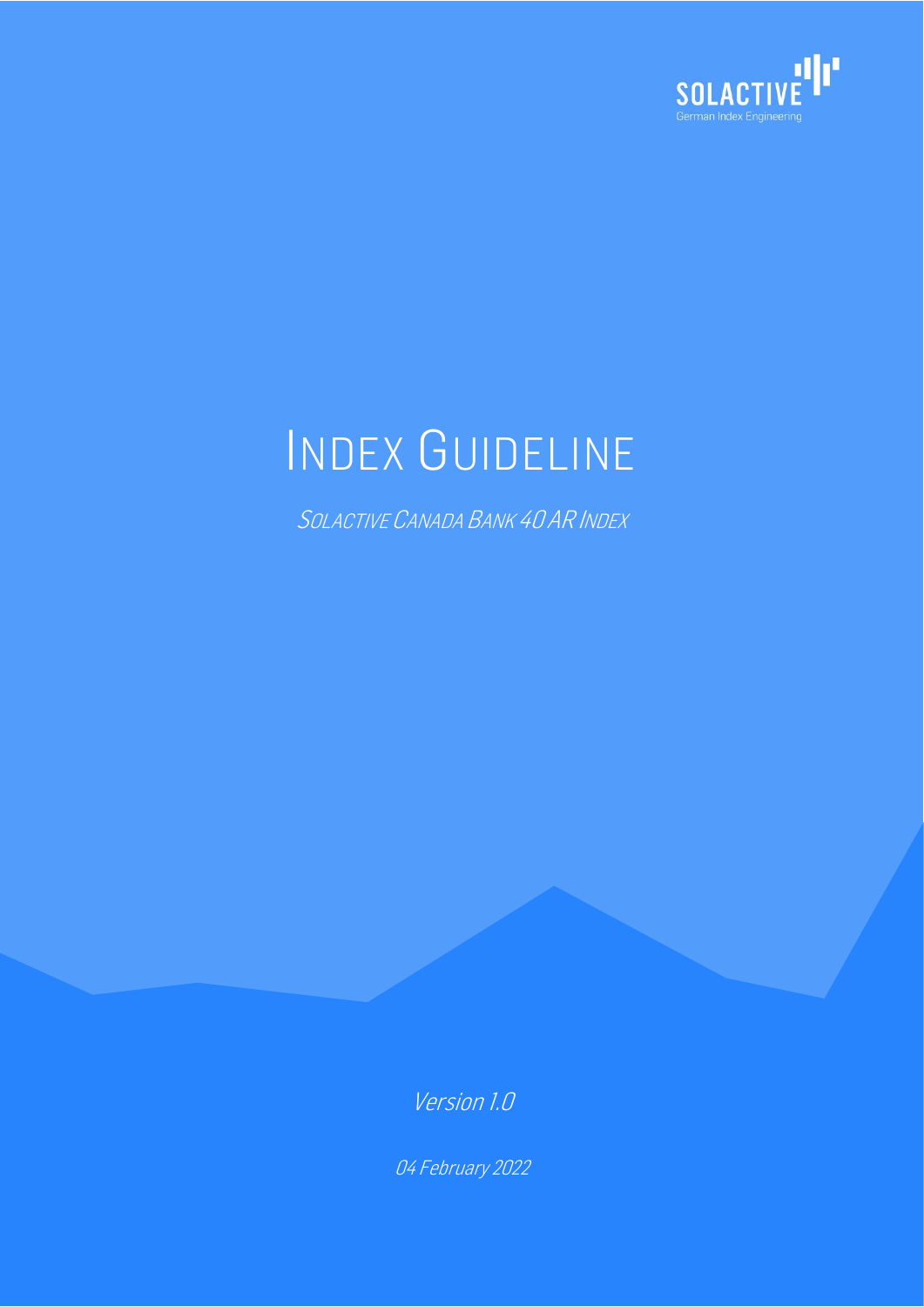### TABLE OF CONTENTS

| 1. |      |  |
|----|------|--|
|    | 1.1. |  |
|    | 1.2. |  |
|    | 1.3. |  |
|    | 1.4. |  |
|    | 1.5. |  |
| 2. |      |  |
|    | 2.1. |  |
|    | 2.2. |  |
|    | 2.3. |  |
| 3. |      |  |
|    | 3.1. |  |
|    | 3.2. |  |
| 4. |      |  |
|    | 4.1. |  |
|    | 4.2. |  |
|    | 4.3. |  |
|    | 4.4. |  |
|    | 4.5. |  |
|    | 4.6. |  |
| 5. |      |  |
|    | 5.1. |  |
|    | 5.2. |  |
|    | 5.3. |  |
|    | 5.4. |  |
|    | 5.5. |  |
| 6. |      |  |
|    |      |  |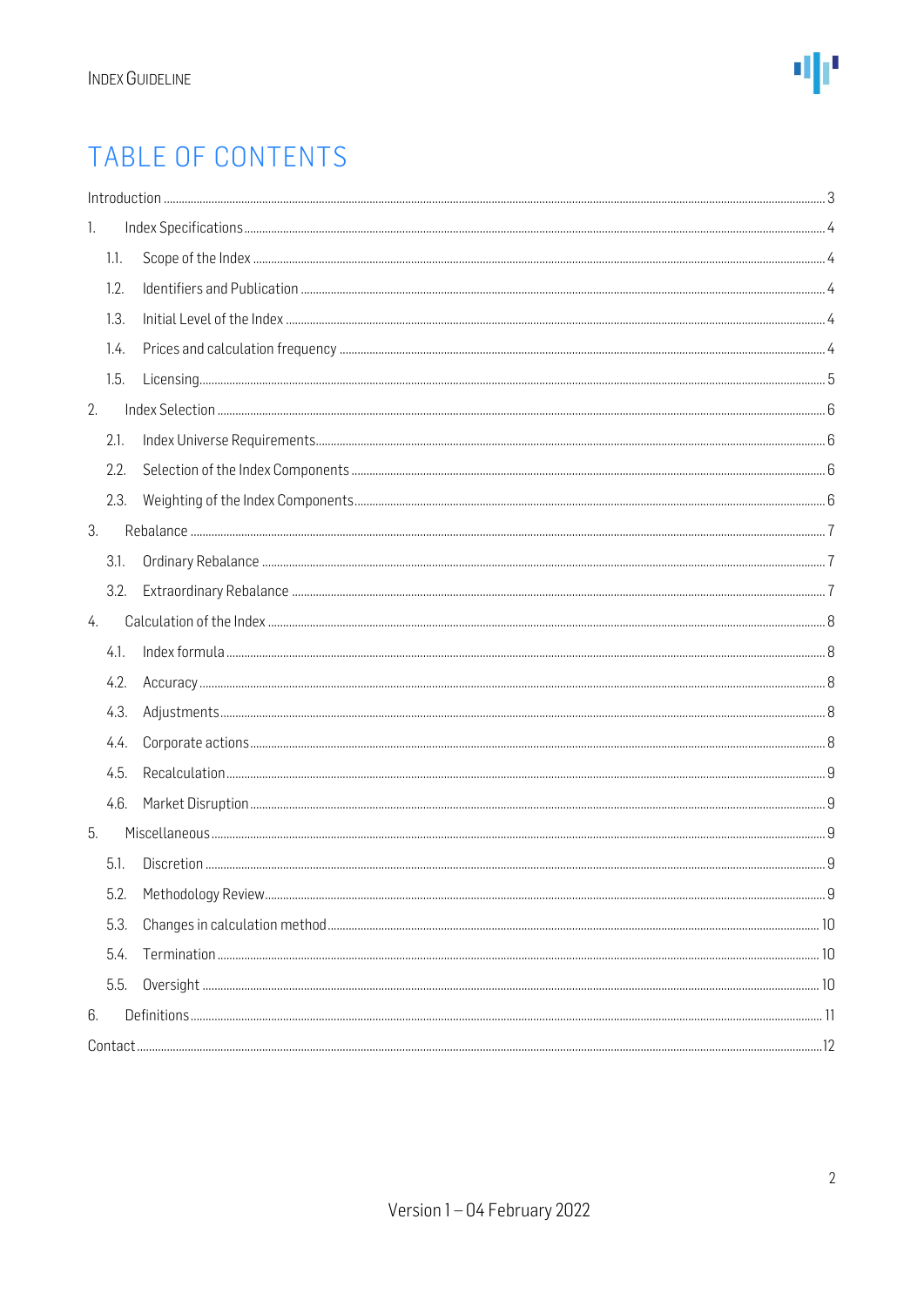### <span id="page-2-0"></span>INTRODUCTION

This document (the "GUIDELINE") is to be used as a guidelinewith regard to the composition, calculation and maintenance of the Solactive Canada Bank 40 AR Index (the "INDEX"). Any amendments to the rules made to the GUIDELINE are approved by the OVERSIGHT COMMITTEE specified in Section 5.5. The INDEX is owned, calculated, administered and published by Solactive AG ("SOLACTIVE") assuming the role as administrator (the "INDEX ADMINISTRATOR") under the Regulation (EU) 2016/1011 (the "BENCHMARK REGULATION" or "BMR"). The name "Solactive" is trademarked.

#### The text uses defined terms which are formatted with "SMALL CAPS". Such Terms shall have the meaning assigned to them as specified in Section 6 (Definitions).

The GUIDELINE and the policies and methodology documents referenced herein contain the underlying principles and rules regarding the structure and operation of the INDEX. SOLACTIVE does not offer any explicit or tacit guarantee or assurance, neither pertaining to the results from the use of the INDEX nor the level of the INDEX at any certain point in time nor in any other respect. SOLACTIVE strives to the best of its ability to ensure the correctness of the calculation. There is no obligation for SOLACTIVE – irrespective of possible obligations to issuers – to advise third parties, including investors and/or financial intermediaries, of any errors in the INDEX. The publication of the INDEX by SOLACTIVE does not constitute a recommendation for capital investment and does not contain any assurance or opinion of SOLACTIVE regarding a possible investment in a financial instrument based on this INDEX.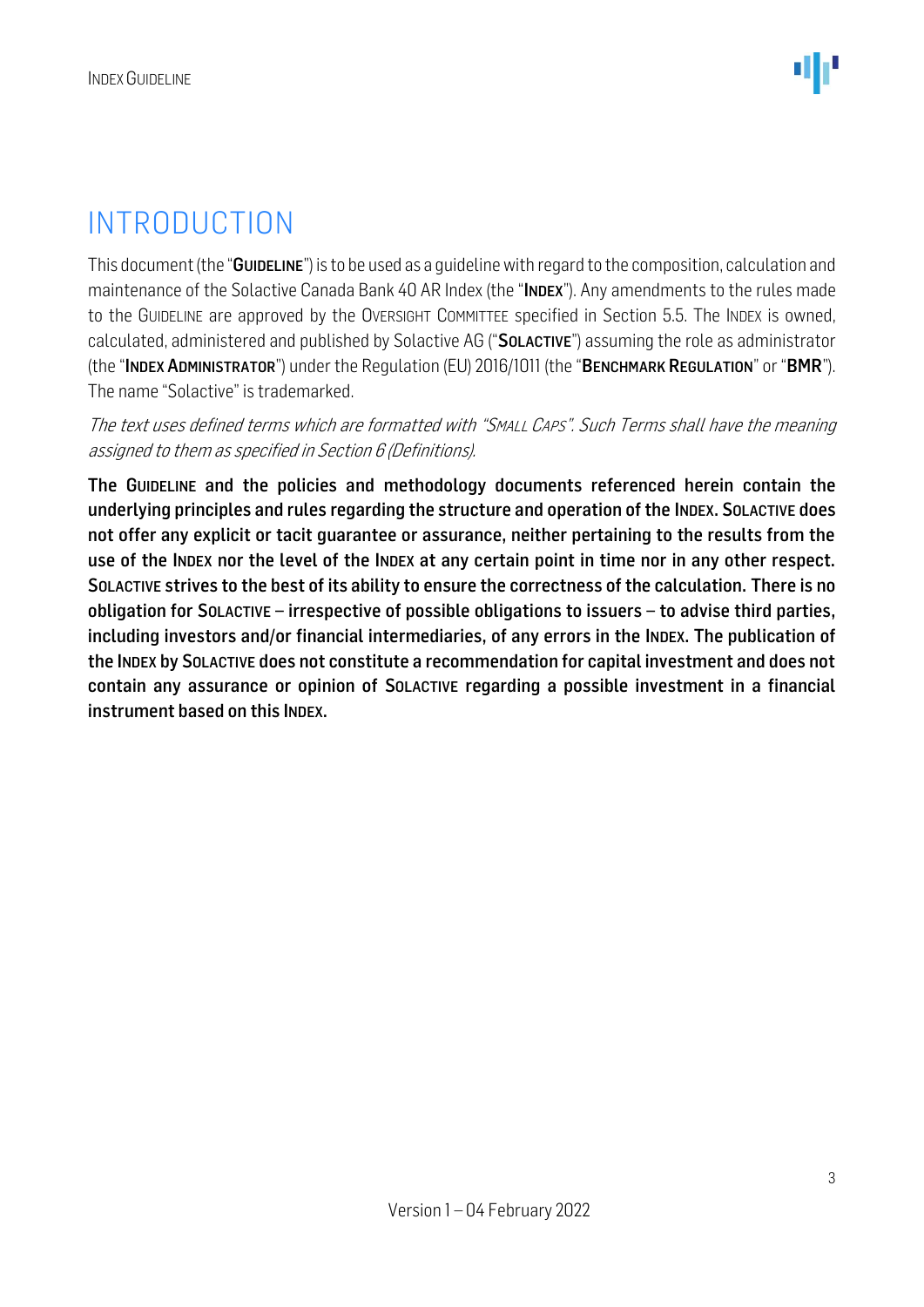### <span id="page-3-0"></span>1. INDEX SPECIFICATIONS

### <span id="page-3-1"></span>1.1. SCOPE OF THE INDEX

The INDEX aims to track the performance of the Solactive Canada Bank TR Index adjusted for a synthetic dividend of 40 index points per annum.

The INDEX is calculated in CAD.

### <span id="page-3-2"></span>1.2. IDENTIFIERS AND PUBLICATION

The INDEX is published under the following identifiers:

| <b>Name</b>                          | <b>ISIN</b>  | <b>Currency</b> | <b>Type</b> | <b>BBG</b> ticker | <b>RIC</b> |
|--------------------------------------|--------------|-----------------|-------------|-------------------|------------|
| Solactive Canada Bank 40<br>AR Index | DE000SL0FGF9 | CAD             | $AR^*$      | SOLCAB40 Index    | .SOLCAB4C  |

\*AR means that the Index is calculated as adjusted return index, following the formula specified in Section 4.

The INDEX is published on the website of the INDEX ADMINISTRATOR [\(www.solactive.com\)](http://www.solactive.com/) and is, in addition, available via the price marketing services of Boerse Stuttgart GmbH and may be distributed to all of its affiliated vendors. Each vendor decides on an individual basis as to whether it will distribute or display the INDEX via its information systems.

Any publication in relation to the INDEX (e.g. notices, amendments to the GUIDELINE) will be available at the website of the INDEX ADMINISTRATOR: [https://www.solactive.com/news/announcements/.](https://www.solactive.com/news/announcements/)

### <span id="page-3-3"></span>1.3. INITIAL LEVEL OF THE INDEX

The initial level of the INDEX on the START DATE has been fixed at 924.65 as of January 27th, 2022 . Historical values from the LIVE DATE will be recorded in accordance with Article 8 of the BMR. Levels of the INDEX published for a period prior to the LIVE DATE have been back-tested.

### <span id="page-3-4"></span>1.4. PRICES AND CALCULATION FREQUENCY

The level of the INDEX is calculated on each CALCULATION DAY from 9:30 a.m. to 4:32 p.m. EST based on the INDEX PRICES of the INDEX COMPONENT.

In addition to the intraday calculation a closing level of the INDEX for each CALCULATION DAY is also calculated. This closing level is based on the CLOSING PRICES for the INDEX COMPONENT.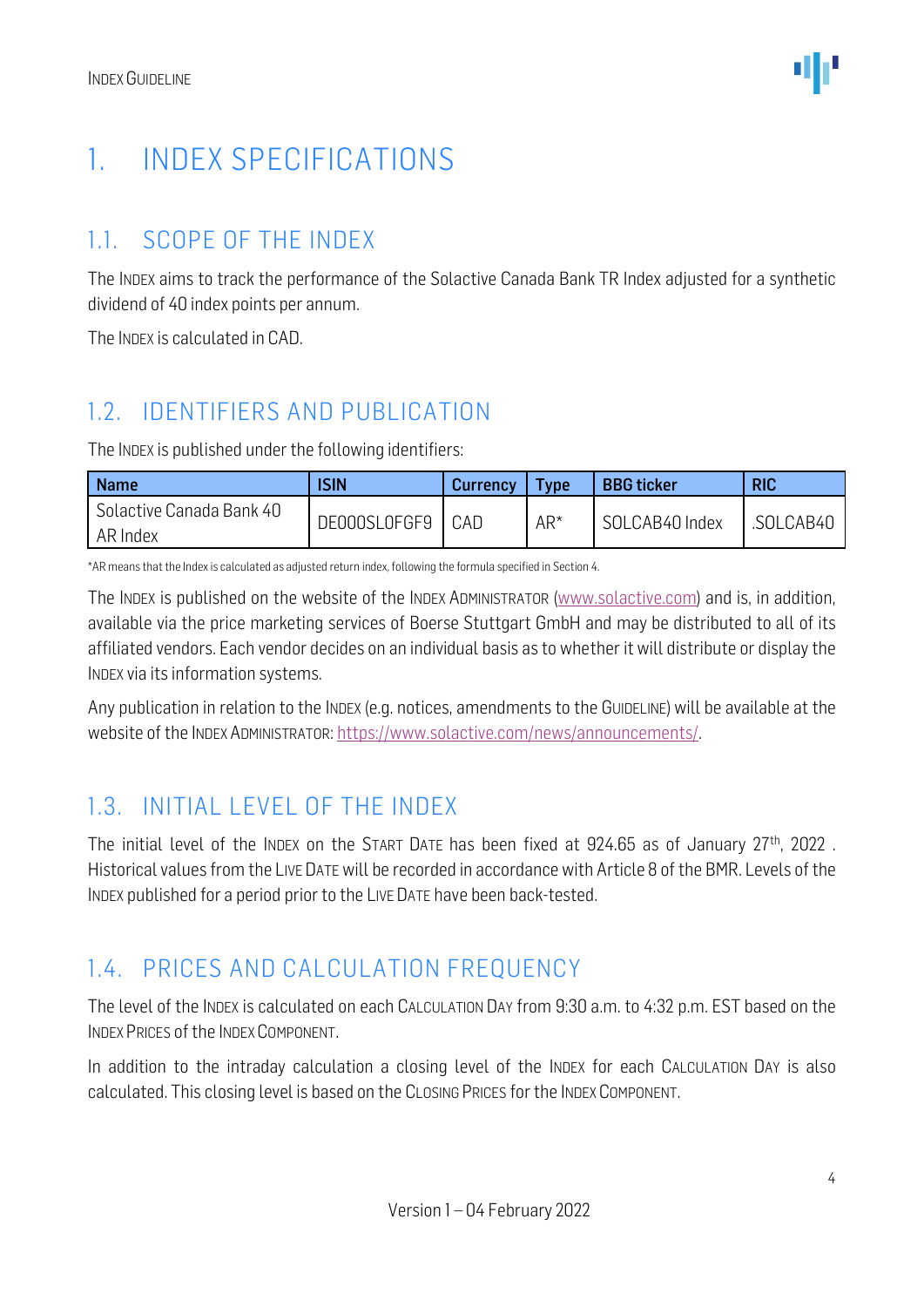### <span id="page-4-0"></span>1.5. LICENSING

Licenses to use the INDEX as the underlying value for financial instruments, investment funds and financial contracts may be issued to stock exchanges, banks, financial services providers and investment houses by SOLACTIVE.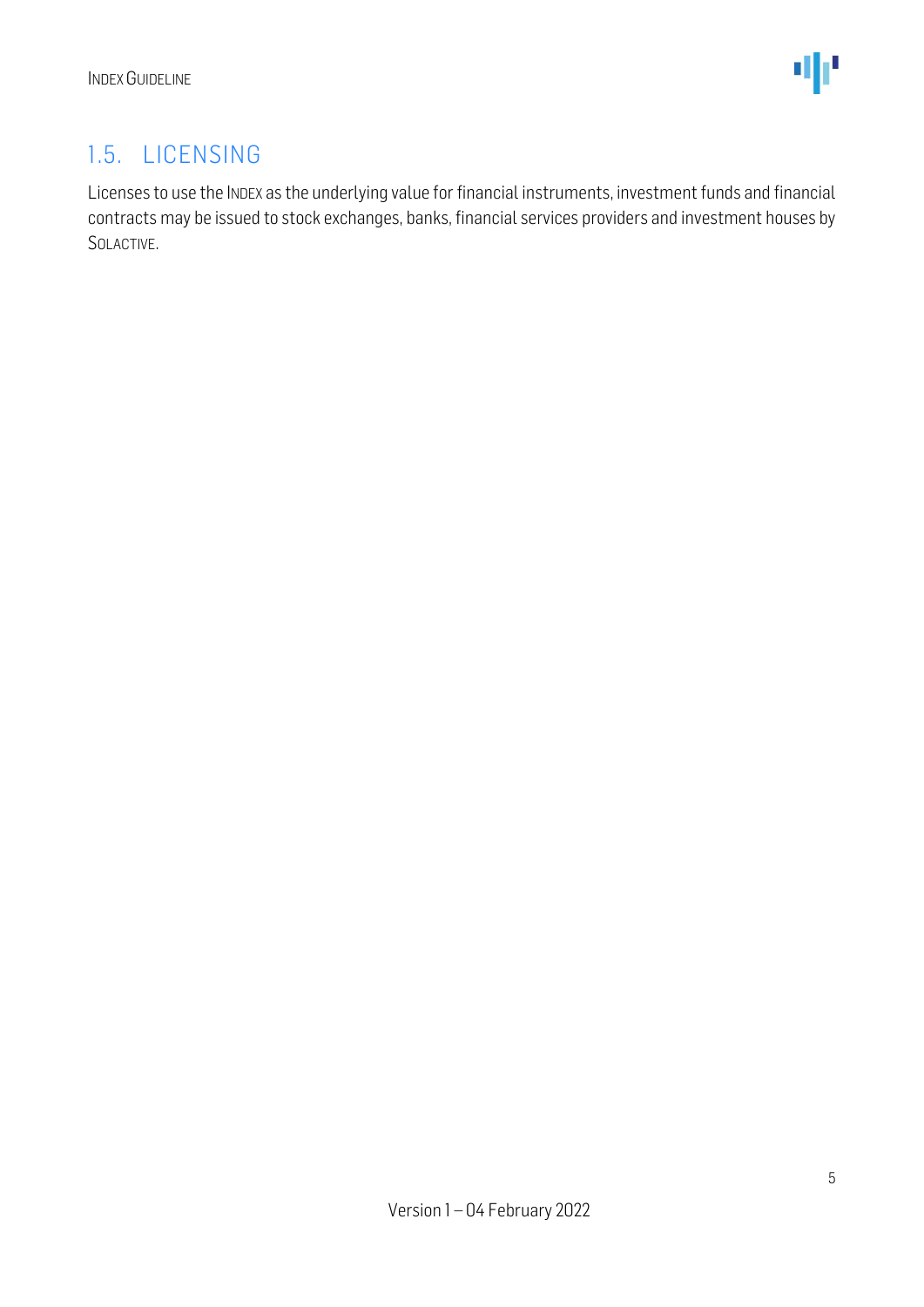

### <span id="page-5-0"></span>2. INDEX SELECTION

Not applicable

#### <span id="page-5-1"></span>2.1. INDEX UNIVERSE REQUIREMENTS

Not applicable

#### <span id="page-5-2"></span>2.2. SELECTION OF THE INDEX COMPONENTS

The only INDEX COMPONENT of the index is the Solactive Canada Bank TR Index (ISIN: DE000SLA3VN6, Bloomberg: SOLCABTR Index), in the following referred to as the UNDERLYING INDEX.

### <span id="page-5-3"></span>2.3. WEIGHTING OF THE INDEX COMPONENTS

Not applicable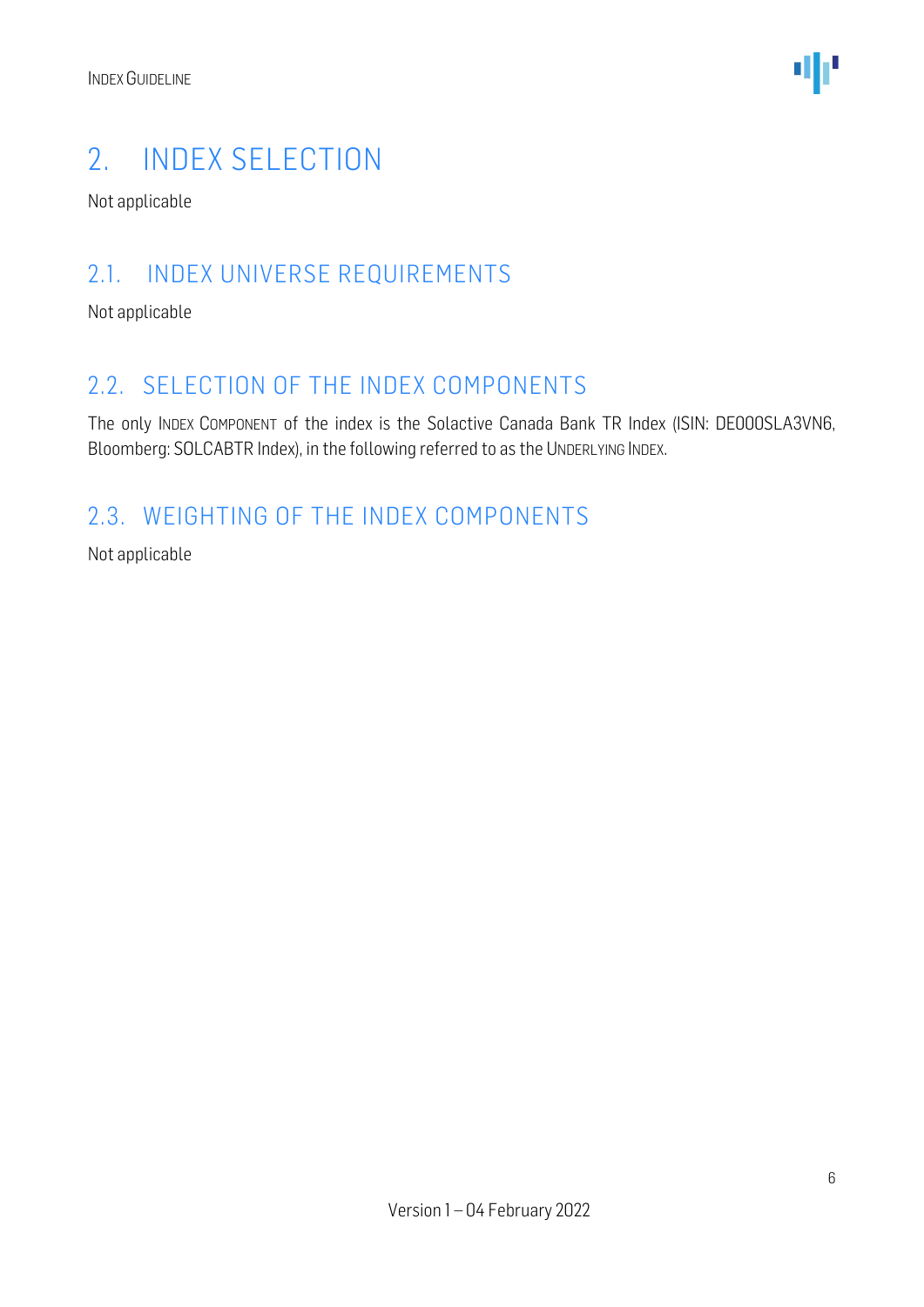

### <span id="page-6-0"></span>3. REBALANCE

### <span id="page-6-1"></span>3.1. ORDINARY REBALANCE

Not applicable

### <span id="page-6-2"></span>3.2. EXTRAORDINARY REBALANCE

The INDEX is not rebalanced extraordinarily.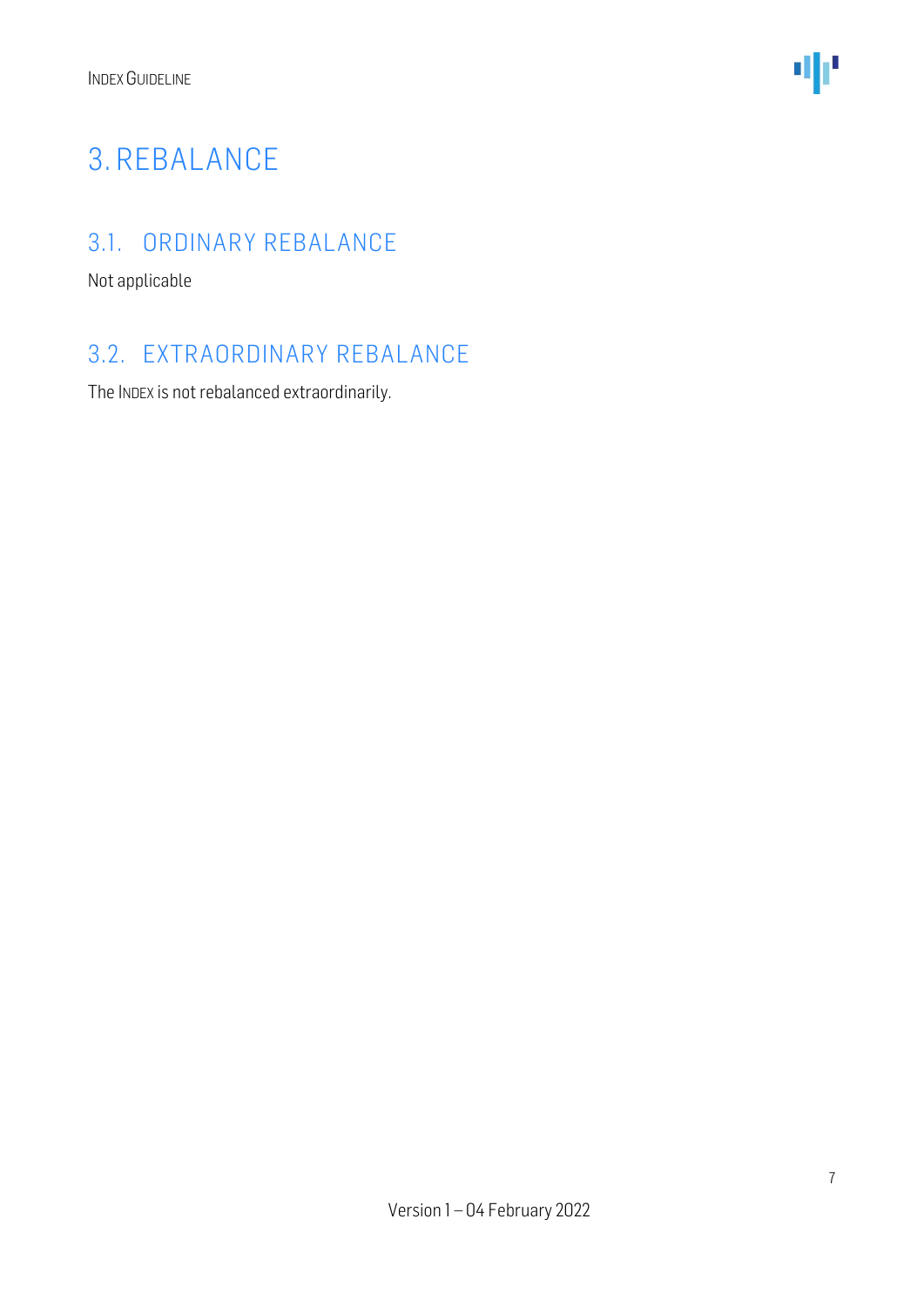### <span id="page-7-0"></span>4. CALCULATION OF THE INDEX

### <span id="page-7-1"></span>4.1. INDEX FORMULA

The INDEX is calculated as an adjusted return Index according to the following formula:

$$
Index_t = Index_{t-1} * \frac{UI_t}{UI_{t-1}} - SD * \frac{DC_{t,t-1}}{360}
$$

Where:

 $Index_t$ : The level of the Index as of Calculation Day t

 $Index_{t-1}$ : The level of the INDEX as of CALCULATION DAY t-1

 $UI_{t}$ : The level of the UNDERLYING INDEX as of CALCULATION DAY t

 $UI_{t-1}$ : The level of the UNDERLYING INDEX as of CALCULATION DAY t-1

SD: The Synthetic Dividend of 40 index points per annum

 $DC_{t,t-1}$ : The number of calendar days between CALCULATION DAY t (including) and CALCULATION DAY t-1 (excluding)

#### <span id="page-7-2"></span>4.2. ACCURACY

The level of the INDEX will be rounded to 2 decimal places. INDEX PRICES will be rounded to 2 decimal places for the Closing Calculation.

#### <span id="page-7-3"></span>4.3. ADJUSTMENTS

Not applicable

#### <span id="page-7-4"></span>4.4. CORPORATE ACTIONS

Not applicable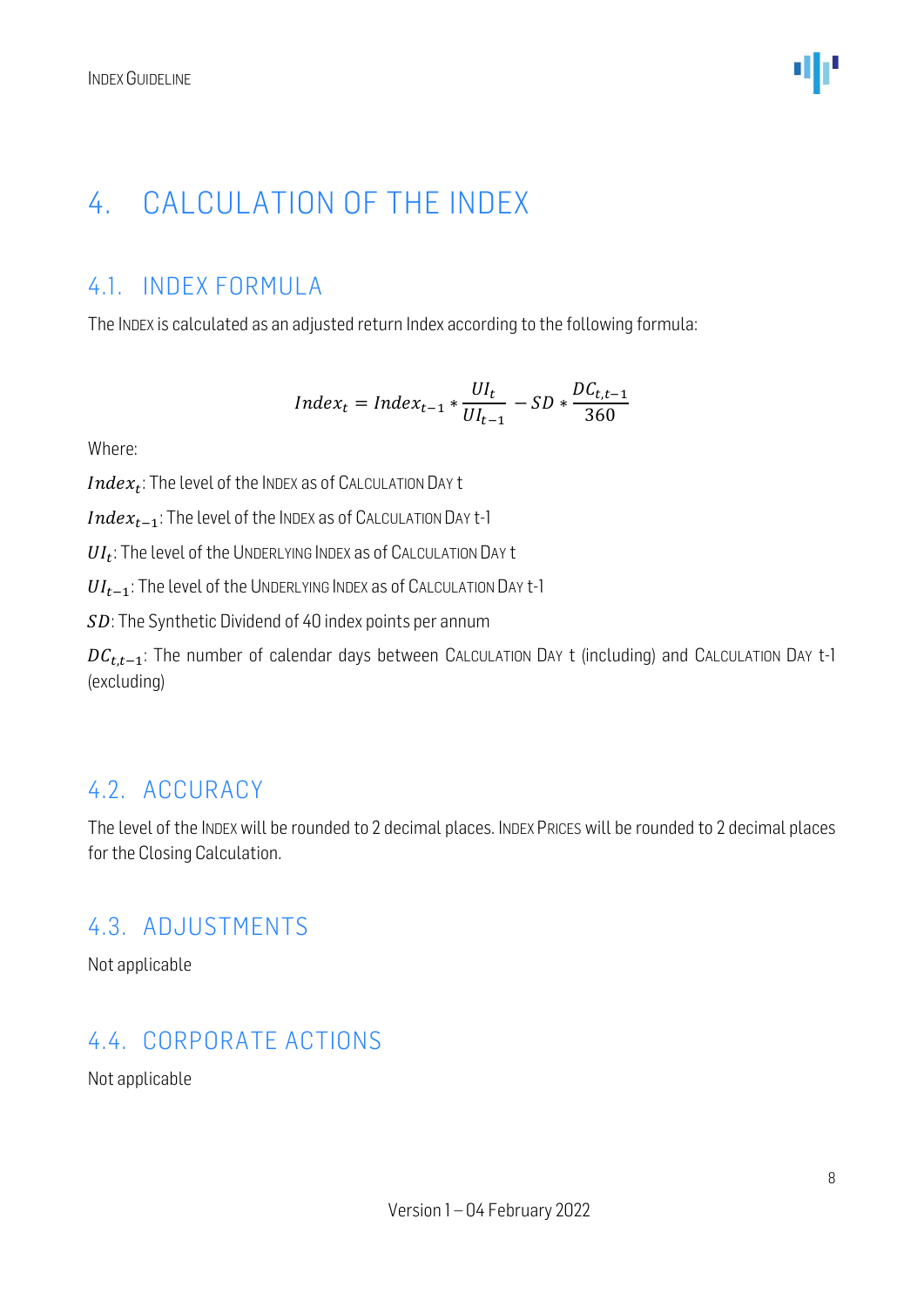### <span id="page-8-0"></span>4.5. RECALCULATION

SOLACTIVE makes the greatest possible efforts to accurately calculate and maintain its indices. However, errors in the determination process may occur from time to time for variety reasons (internal or external) and therefore, cannot be completely ruled out. SOLACTIVE endeavors to correct all errors that have been identified within a reasonable period of time. The understanding of "a reasonable period of time" as well as the general measures to be taken are generally depending on the underlying and is specified in the Solactive Correction Policy, which is incorporated by reference and available on the SOLACTIVE website: [https://www.solactive.com/documents/correction-policy/.](https://www.solactive.com/documents/correction-policy/)

### <span id="page-8-1"></span>4.6. MARKET DISRUPTION

In periods of market stress SOLACTIVE calculates its indices following predefined and exhaustive arrangements as described in the Solactive Disruption Policy, which is incorporated by reference and available on the SOLACTIVE website: [https://www.solactive.com/documents/disruption-policy/.](https://www.solactive.com/documents/disruption-policy/) Such market stress can arise due to a variety of reasons, but generally results in inaccurate or delayed prices for one or more INDEXCOMPONENTS. The determination of the INDEXmay be limited or impaired at times of illiquid or fragmented markets and market stress.

### <span id="page-8-2"></span>5. MISCELLANEOUS

### <span id="page-8-3"></span>5.1. DISCRETION

Any discretion which may need to be exercised in relation to the determination of the INDEX (for example the determination of the INDEX UNIVERSE (if applicable), the selection of the INDEX COMPONENTS (if applicable) or any other relevant decisions in relation to the INDEX) shall be made in accordance with strict rules regarding the exercise of discretion or expert judgement.

### <span id="page-8-4"></span>5.2. METHODOLOGY REVIEW

The methodology of the INDEX is subject to regular review, at least annually. In case a need of a change of the methodology has been identified within such review (e.g. if the underlying market or economic reality has changed since the launch of the INDEX, i.e. if the present methodology is based on obsolete assumptions and factors and no longer reflects the reality as accurately, reliably and appropriately as before), such change will be made in accordance with the Solactive Methodology Policy, which is incorporated by reference and available on the SOLACTIVE website: [https://www.solactive.com/documents/methodology-policy/.](https://www.solactive.com/documents/methodology-policy/)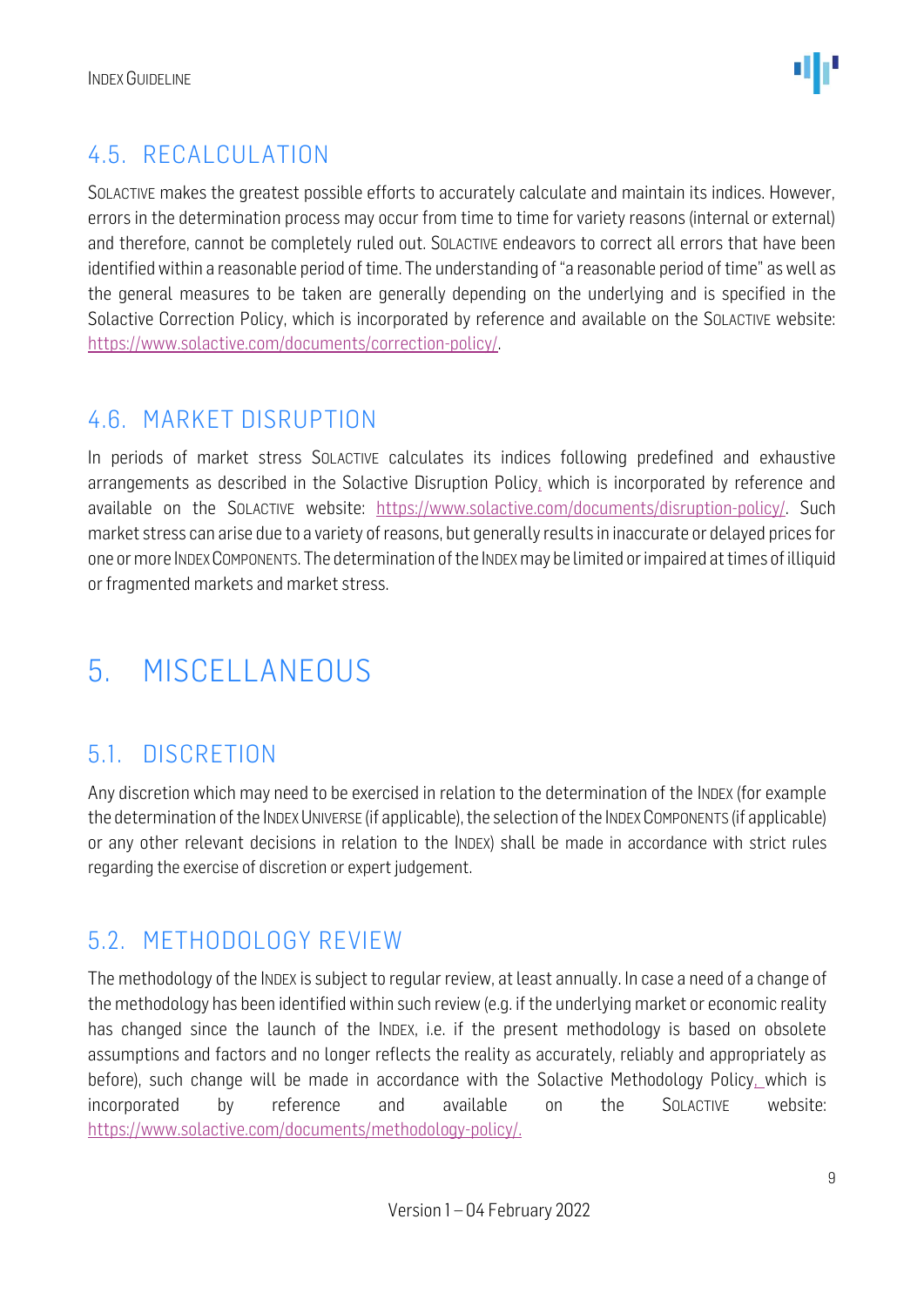Such change in the methodology will be announced on the SOLACTIVE website under the Section "Announcement", which is available at https://www.solactive.com/news/announcements/. The date of the last amendment of this INDEX is contained in this GUIDELINE.

### <span id="page-9-0"></span>5.3. CHANGES IN CALCULATION METHOD

The application by the INDEX ADMINISTRATOR of the method described in this document is final and binding. The INDEXADMINISTRATOR shall apply the method described above for the composition and calculation of the INDEX. However, it cannot be excluded that the market environment, supervisory, legal and financial or tax reasons may require changes to be made to this method. The INDEX ADMINISTRATOR may also make changes to the terms and conditions of the INDEX and the method applied to calculate the INDEX that it deems to be necessary and desirable in order to prevent obvious or demonstrable error or to remedy, correct or supplement incorrect terms and conditions. The INDEX ADMINISTRATOR is not obliged to provide information on any such modifications or changes. Despite the modifications and changes, the INDEX ADMINISTRATOR will take the appropriate steps to ensure a calculation method is applied that is consistent with the method described above.

### <span id="page-9-1"></span>5.4. TERMINATION

SOLACTIVE makes the greatest possible efforts to ensure the resilience and continued integrity of its indices over time. Where necessary, SOLACTIVE follows a clearly defined and transparent procedure to adapt Index methodologies to changing underlying markets (see Section 5.2 "Methodology Review") in order to maintain continued reliability and comparability of the indices. Nevertheless, if no other options are available the orderly cessation of the INDEX may be indicated. This is usually the case when the underlying market or economic reality, which an index is set to measure or to reflect, changes substantially and in a way not foreseeable at the time of inception of the index, the index rules, and particularly the selection criteria, can no longer be applied coherently or the index is no longer used as the underlying value for financial instruments, investment funds and financial contracts.

SOLACTIVE has established and maintains clear guidelines on how to identify situations in which the cessation of an index is unavoidable, how stakeholders are to be informed and consulted and the procedures to be followed for a termination or the transition to an alternative index. Details are specified in the Solactive Termination Policy, which is incorporated by reference and available on the SOLACTIVE website: [https://www.solactive.com/documents/termination-policy/.](https://www.solactive.com/documents/termination-policy/)

### <span id="page-9-2"></span>5.5. OVERSIGHT

An oversight committee composed of staff from SOLACTIVE and its subsidiaries (the "OVERSIGHT COMMITTEE") is responsible for decisions regarding any amendments to the rules of the INDEX. Any such amendment,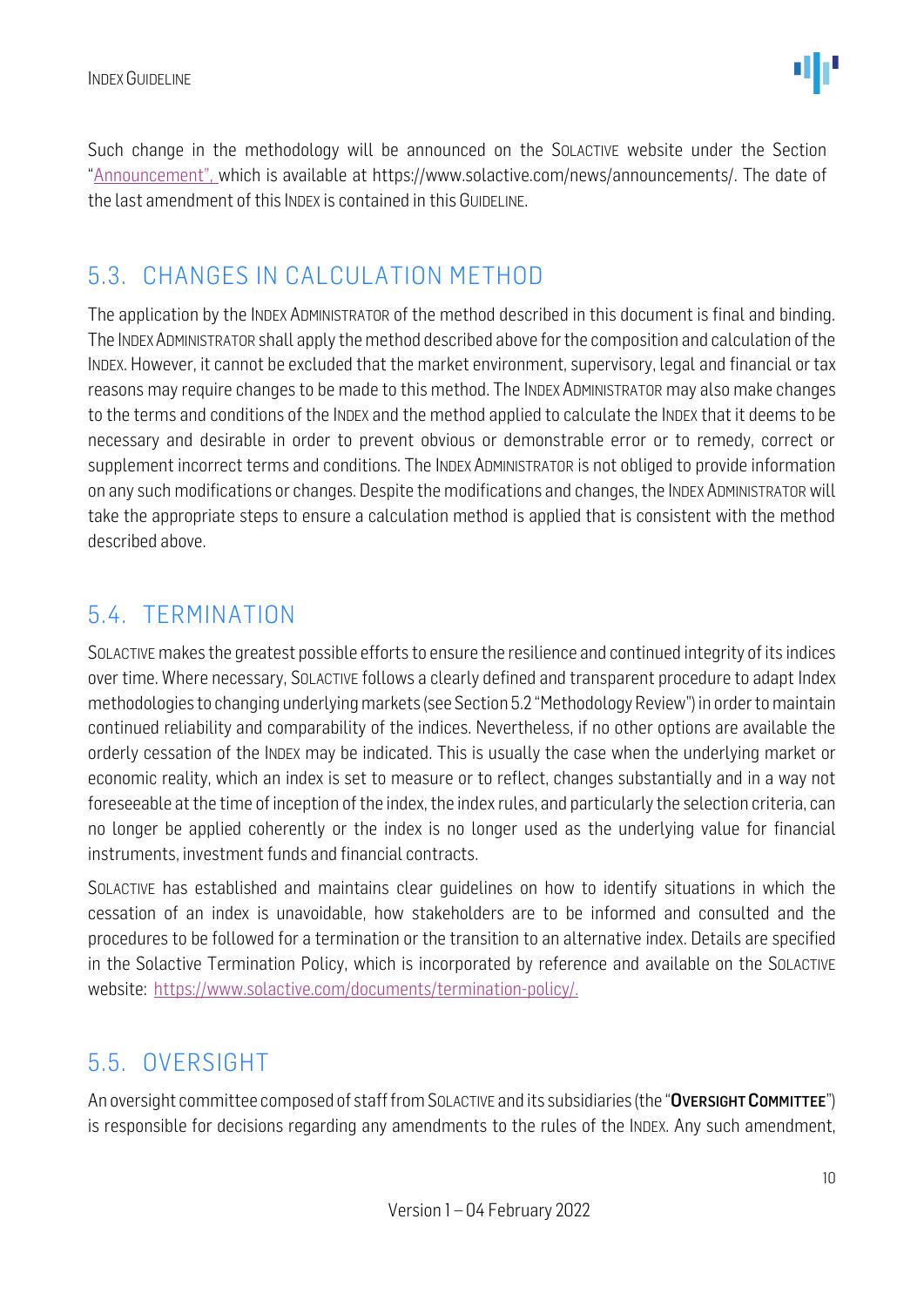which may result in an amendment of the GUIDELINE, must be submitted to the OVERSIGHT COMMITTEE for prior approval and will be made in compliance with the [Methodology](http://methodology/) Policy, which is available on the SOLACTIVE website: [https://www.solactive.com/documents/methodology-policy/.](https://www.solactive.com/documents/methodology-policy/)

### <span id="page-10-0"></span>6. DEFINITIONS

"BENCHMARK REGULATION" shall have the meaning as defined in Section "Introduction".

"BMR" shall have the meaning as defined in Section "Introduction".

"CALCULATION DAY" is a day on which Toronto Stock Exchange (MIC: XTSE) is open for general business.

The "CLOSING PRICE" in respect of an INDEX COMPONENT and a CALCULATION DAY is a security's final regularhours INDEX PRICE as calculated and published by SOLACTIVE.

"GUIDELINE" shall have the meaning as defined in Section "Introduction".

"INDEX" shall have the meaning as defined in Section "Introduction".

"INDEX ADMINISTRATOR" shall have the meaning as defined in Section "Introduction".

"INDEX COMPONENT" is each security reflected in the INDEX.

"INDEX COMPONENT REQUIREMENTS" shall have the meaning as defined in Section 2.2.

"INDEX CURRENCY" is the currency specified in the column "Currency" in the table in Section 1.2.

"INDEX PRICE" is the level of the UNDERLYING INDEX as calculated and published by SOLACTIVE.

"INDEX UNIVERSE REQUIREMENTS" shall have the meaning as defined in Section 2.1.

"INDEX UNIVERSE" is the sum of all financial instruments which fulfill the INDEX UNIVERSE REQUIREMENTS.

"LIVE DATE" is 27<sup>th</sup> January 2022.

"OVERSIGHT COMMITTEE" shall have the meaning as defined in Section 5.5.

"SOLACTIVE" shall have the meaning as defined in Section "Introduction".

"START DATE" is 27<sup>th</sup> January 2022.